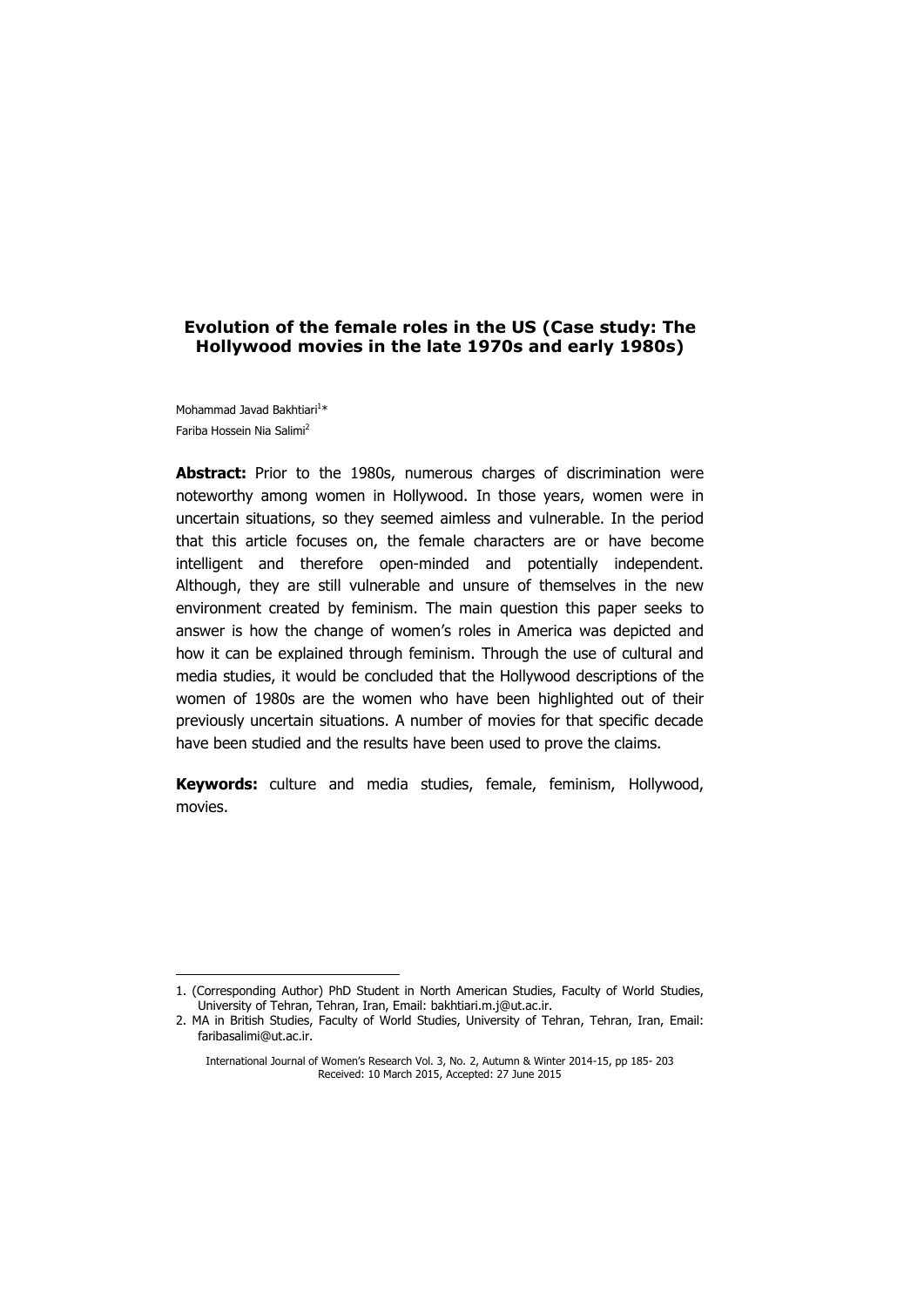## **Introduction**

Hollywood attracts considerable attention and has "a disproportional impact on American (and perhaps world) culture" (Eliashberg, Elbers & Leenders, 2006, p. 638). Therefore, there are lots of people in the world that attach themselves to Hollywood movie stars. The changing behavior of these stars through the movies will surely have effects on the behavior of the people in society (Greenwood, Pietromonaco & Long, 2008). Actually, for more than 80 years, Hollywood has dominated the production of media images that appeal to the widest audiences. By the time the studio system became firmly established in the 1930s, filmmaking had become centralized and classified. As in other industrial settings, men soon dominated the most important positions on both the business and creative aspects. By the end of the decade, many women were employed in low-level jobs such as script clerk, but they accounted for no more than 15% of screenwriters and other prominent male-dominated jobs in the US movie industry. Today, men still outnumber women by more than four to one among those writing feature films and by nearly three to one among those writing for television  $-$  to give an example for one sector (Bielby & Bielby, 2002, pp. 21-26).

Talking about the situation of women in Hollywood and the bias against them, this analysis brings together narrative theory, film analysis, and historical studies on the dynamics and social/medial representation of gender identity, and seeks to explore how cinema both represents and builds social desires and lifestyles and how it represents women. It foregrounds the influence employed by cinema (as the dominant form of entertainment in the classical period and even now) on the viewer as a subject who "in the movie theatre lives in a more intense and structured way existential models and possible routes of their own identity". It also argues that a gendered spectator's manner of treatment, changes over time, as cinema activates different cognitive and emotional dynamics. Representations of desires, identities and inter-subjective relationships constantly change, especially with regard to masculine/feminine relations. At the same time, the styles of "mise-en-scène", the techniques and forms of cinematic narration, and the quality of the image also evolve, producing different views of the subject (Bono & Buonauro, 2010, p. 431). Meanwhile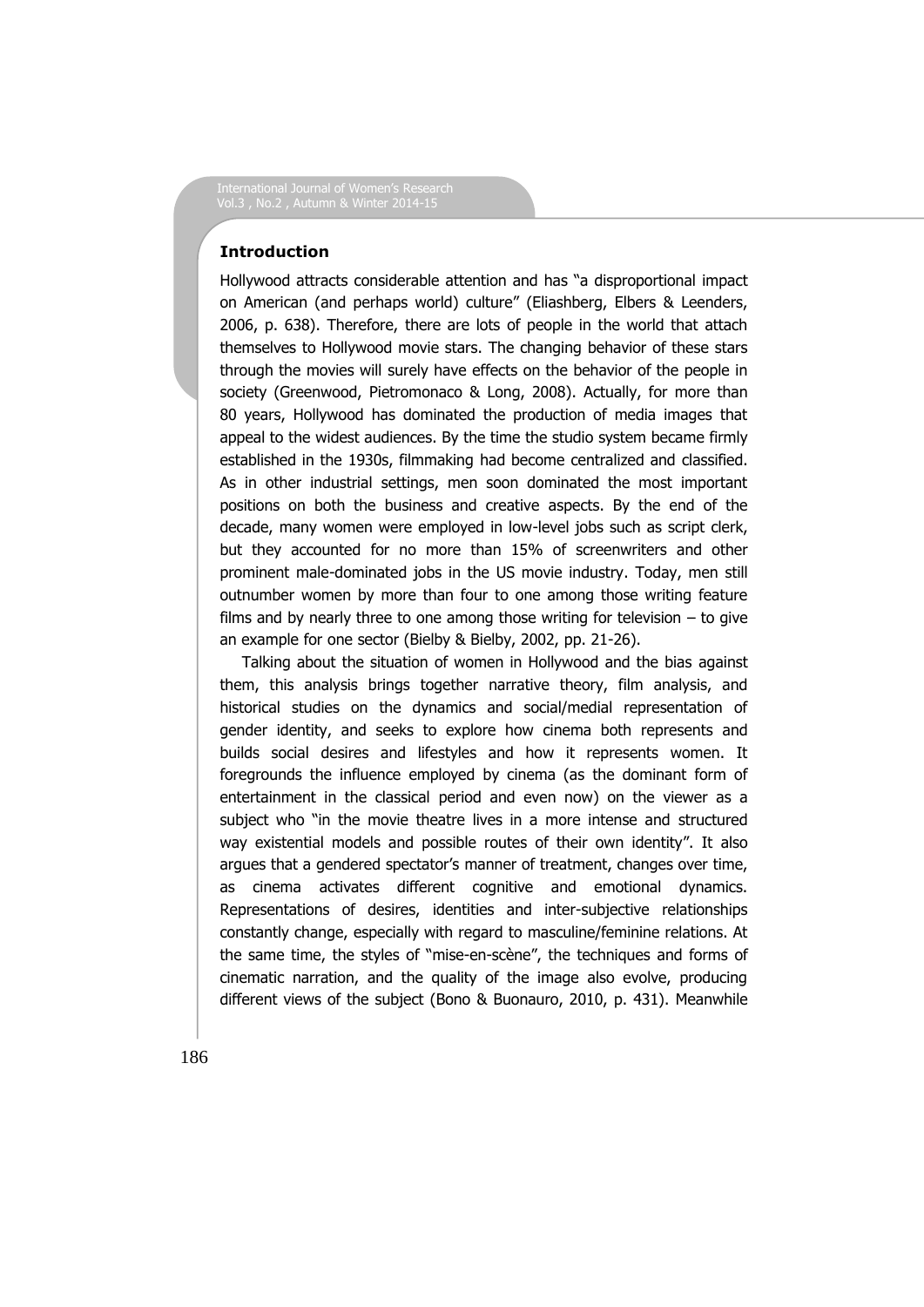the changes and evolvements might have had special effects on the portrayal of women in American society through their movie industry.

It is worth noting that some of the common biases of gender discrimination in Hollywood existed even on some other aspects as some of its important ones we might refer to wage gaps between actors and actresses. The average earnings per film of female movie stars increase until the age of 34 but decrease rapidly thereafter. Male movie stars' average earnings per film reach the maximum at age 51 and remain stable after that (De Pater, Judge & Scott, 2014, p. 407). After all, the analysis is going to focus on the change of actresses' roles in Hollywood.

#### **Literature review**

According to Andersen, the 1950s had been a time of crisis for the movie industry, with cinema attendance plummeting mainly because of the spread of television; therefore, some studios started making films for teenagers. In reaction to this crisis, AIP had been the first studio to capitalize exclusively on teenage audiences (Andersen, 2014, p. 2). Consequently, because of these changes in the studios policies, movies dealing with the interest of teenage audiences became much more prominent in the following years of that decade. As an example, one can refer to enormously popular series like Star Wars for which the trend has been continued up to recent times and just currently the sixth one is going to be produced. Although in those series we see women being shown more actively, but the first three ones are all masculine movies paying more attention to actors' roles rather than actresses.

Regarding the gender discrimination existed within Hollywood, it can be noticed that according to Lane and Helford, between 1949 and 1979, she points out, only 0.2% of Hollywood films (one in five hundred) were directed by women. Although the ratio of male to female directors is still heavily onesided (as recently as 1990, only 5.6% of Hollywood productions were directed by women), Lane feels able to state, at the start of the 21st century, that women directors' movies and mainstream films with feminist points of view are being distributed at a higher rate than twenty years ago' (McNair, 2002, p. 139).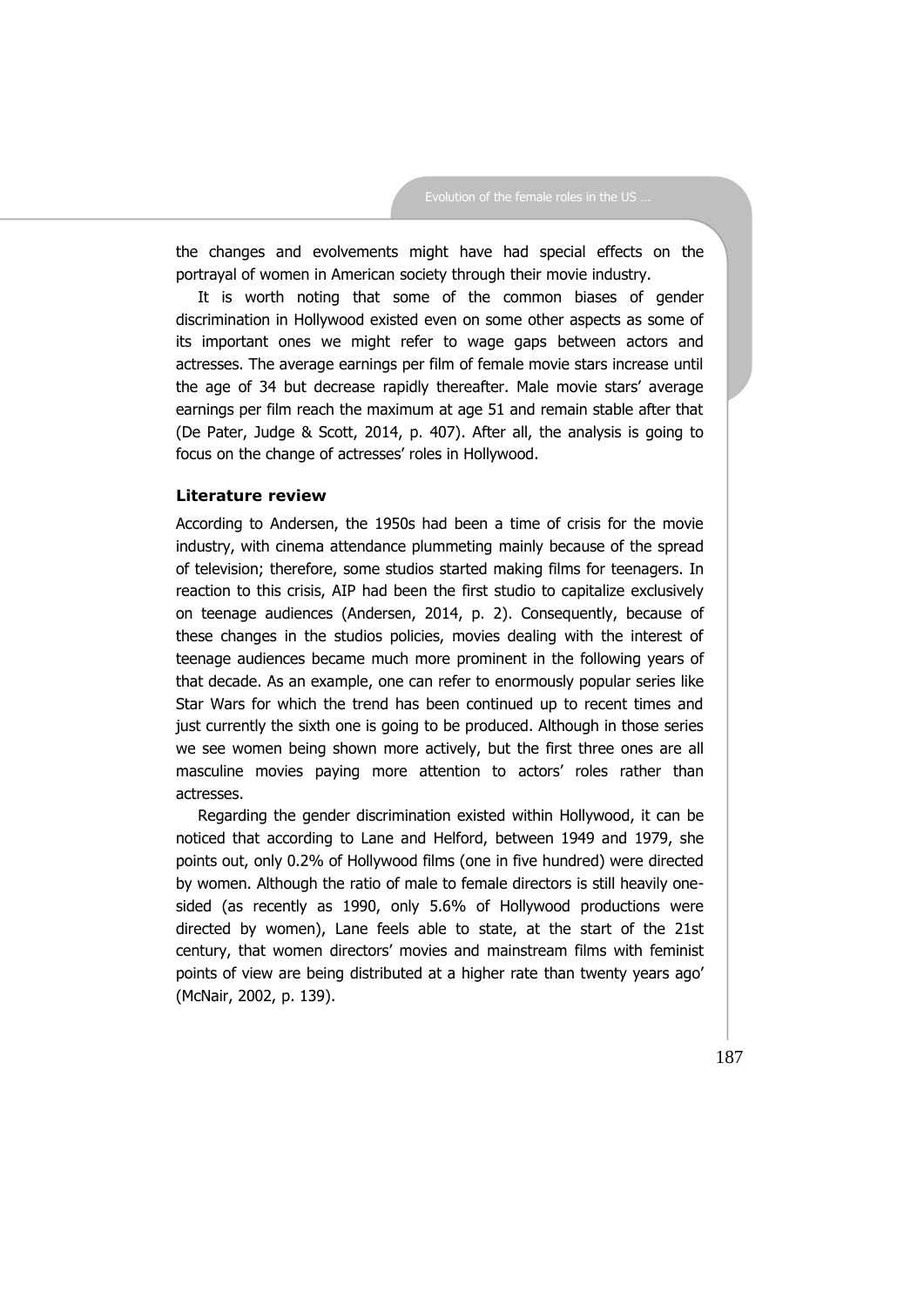On the other hand, following what has been mentioned on gender biases, in their article on Hollywood script writers, Bielbys had raised an important question about the racial and gender discriminations in Hollywood. The discrimination they have discussed is totally initiative as it starts from the burst of a movie being produced somehow it narrates the things going on behind the curtain. According to their claims, it turns out that mostly young white men are creating the initial basis of a movie in Hollywood. White men write about three-fourths of the scripts for Hollywood feature films and television series (Bielby & Bielby, 2002, p. 21). Therefore, it is justifiable to say that there is no country for old men as well as all ladies!

One of the most relevant and well-written books related to this research is Veronica Pravadelli's book. Pravadelli's book examines the changes in the narrative forms and techniques of American 'classical' cinema (1930s-1960s), clearly demonstrating the utility – perhaps even the necessity – of a gender-transformed approach for a comprehensive understanding of some basic issues in cinema history. In doing so, it engages with the full range of relevant literature (Bono & Buonauro, 2010, p. 431). She mentions that female roles in America as actresses and maybe in other fields were something of a static position.

In her book Vanishing Women: Magic, Film and Feminism Beckman's study is a welcome entry into the field of feminist film theory and its broad concerns with questions of spectatorship and female representation. The author's aim is to consider analytically the vanishing woman and the questions raised by the phenomenon in relation to feminist agency and cinematic spectatorship. Using a diverse range of cultural objects including popular film and mystic photography, she traces the appearance of the vanishing woman at key historical moments – the birth of cinema, the eve of World War II – arguing that the figure functions as a site where sociopolitical concerns may be worked through. Beckman claims that the condition of vanishing/returning opens up a space for feminist resistance; it avoids "the perils of total presence and the powerlessness of utter absence" (Beckman, 2003, p. 15). However, she cautions that the reappearance of the white female body may be at the expense of the suppression of 'other' bodies. Despite these limitations, the spectacle of vanishing "provokes … a heightened state of visual awareness" that raises questions about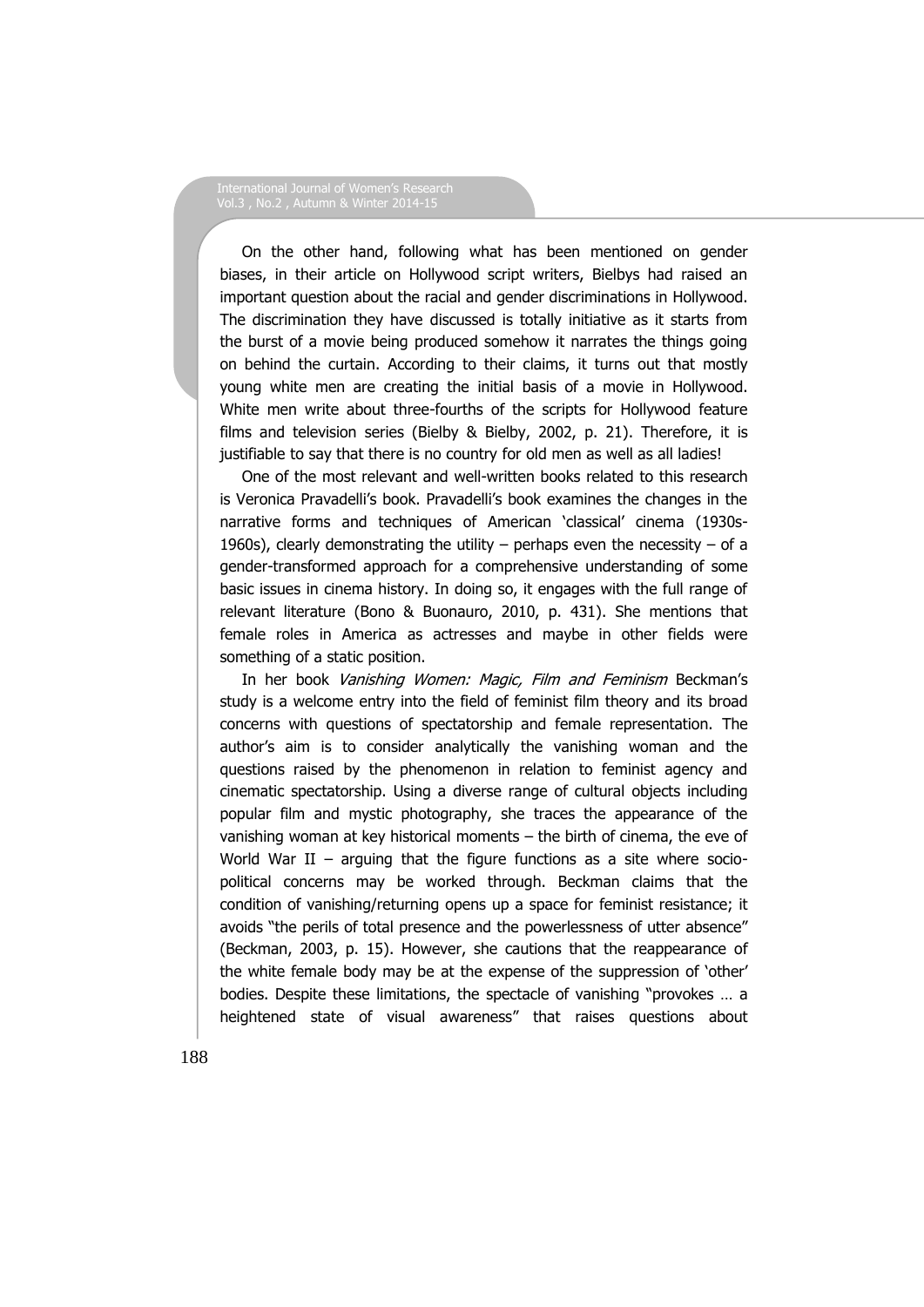spectatorship and gendered subjectivity (Beckman, 2003, p. 190). Hollywood up to late sixties was not only a scene for gender discrimination but the harsher one was against minorities considered as others. Following the discussion for the case of America, after the catastrophic years of WWII, it can be said that if America was to export the democracy of attraction into post-war, deprived Europe, the movies could be its shop window American actresses, with their all American features and streamlined sexuality came to exemplify in a single image this complex interface of the economic, the political, and the erotic. By the mid-1950s, they stayed for a brand of classless glamour, available to anyone using American cosmetics, nylons and peroxide (Mulvey, 1996, p. 216). The hysteria consideration of the women which had been started offhand flourished in the form of women's usages as means of any kind of advertisement as well as propaganda.

Finally, it is also worth mentioning that in her article *Hollywood: Doesn't* Threaten Family Values, Sternheimer (2008) discussing the American society of 1970s and the position of women and family in that era, has mentioned that in spite of the fact that divorce rates started their climb shortly after World War II, movies and television programs mostly retreated from the topic. It is telling that television's most popular blended family of the 1970s, The Brady Bunch, was the product of the death of spouses, not divorce (Sternheimer, 2008, p. 47). These were some of the changes in the women's roles in Hollywood as well as America's sphere asserted by the body of literature.

#### **Theoretical framework**

Analysts of Hollywood features demonstrate that they follow principles of character-driven drama, despite a common belief that action films are mostly spectacle and light on character-centered plotting. Conversely, successful Hollywood films break stories into acts that emphasize character behaviors (King, 2008, p. 244). Therefore, in analyzing the movies, a significant amount of attention has to be paid to the inner characters as a part of character theory.

On the other hand, possibly the most visible critical discourse on women actors appears in the variety of attitudes known as cultural and media studies, within which we can include television studies, film studies, gender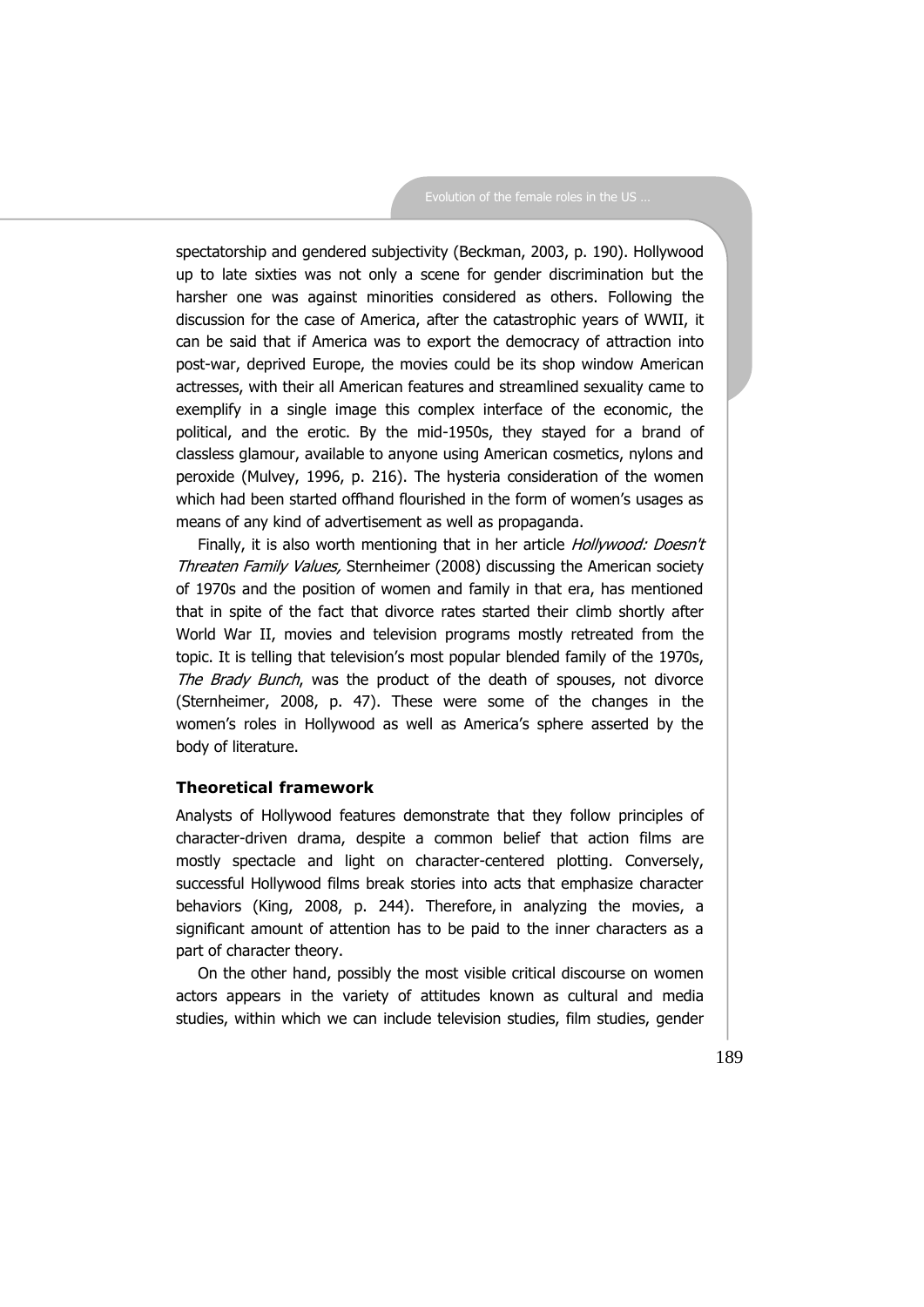studies and those not working within such formal limitations. The appearance of these regulations in recent years has demonstrated the significance of film and television in the distribution of particular representations of women, and the role of these illustrations both in reproducing and possibly in challenging predominant notions of gender. Critical studies have focused on the partiality of dominant representations of gender, of women's roles and bodies and of the valorization of particular types of activity as appropriate as 'feminine'. In demonstrating the cultural, historical and political location of these images and the marginalization they are complicit with, cultural and media studies have an important influence, at least in academic and educational circles, in exposing and revealing the role of film and television in the reproduction of masculine ideologies. While there is clearly much value in such critical activity, there are issues with the specificity of the focus of the work done in cultural and media studies. In short, cultural and media studies have tended to focus on representations of women in film and television. Although this is certainly of central importance, too often the focus on representation has dominated the analysis of other moments in cultural production. The problem, to put it directly, is that despite their many values, cultural and media studies do not seem particularly well adjusted to questions of the production of representations of women, preferring to focus on the way that representations of women in film and television are used in the cinema and the living room (Dean & Jones, 2003, pp. 527-8).

Talking about women's roles, feminism theories cannot be put aside. Much feminist cultural theory has viewed popular cinema and TV as standard products of the 'male gaze'. The concern of critical practice informed by this perspective has been to identify the textual and structural mechanisms by which patriarchal ideology is reproduced. 'Authentically' feminist film and TV has been seen to exist beyond the popular, in the avant-garde and independent production sectors where the institutional sexism of the mainstream media industries is less pronounced. We are now witnessing a paradigm shift, however, which reflects real improvements in the material conditions of women in patriarchy, and the penetration of feminist ideology into all areas of culture, including its most commercial sectors (McNair, 2002, p. 139).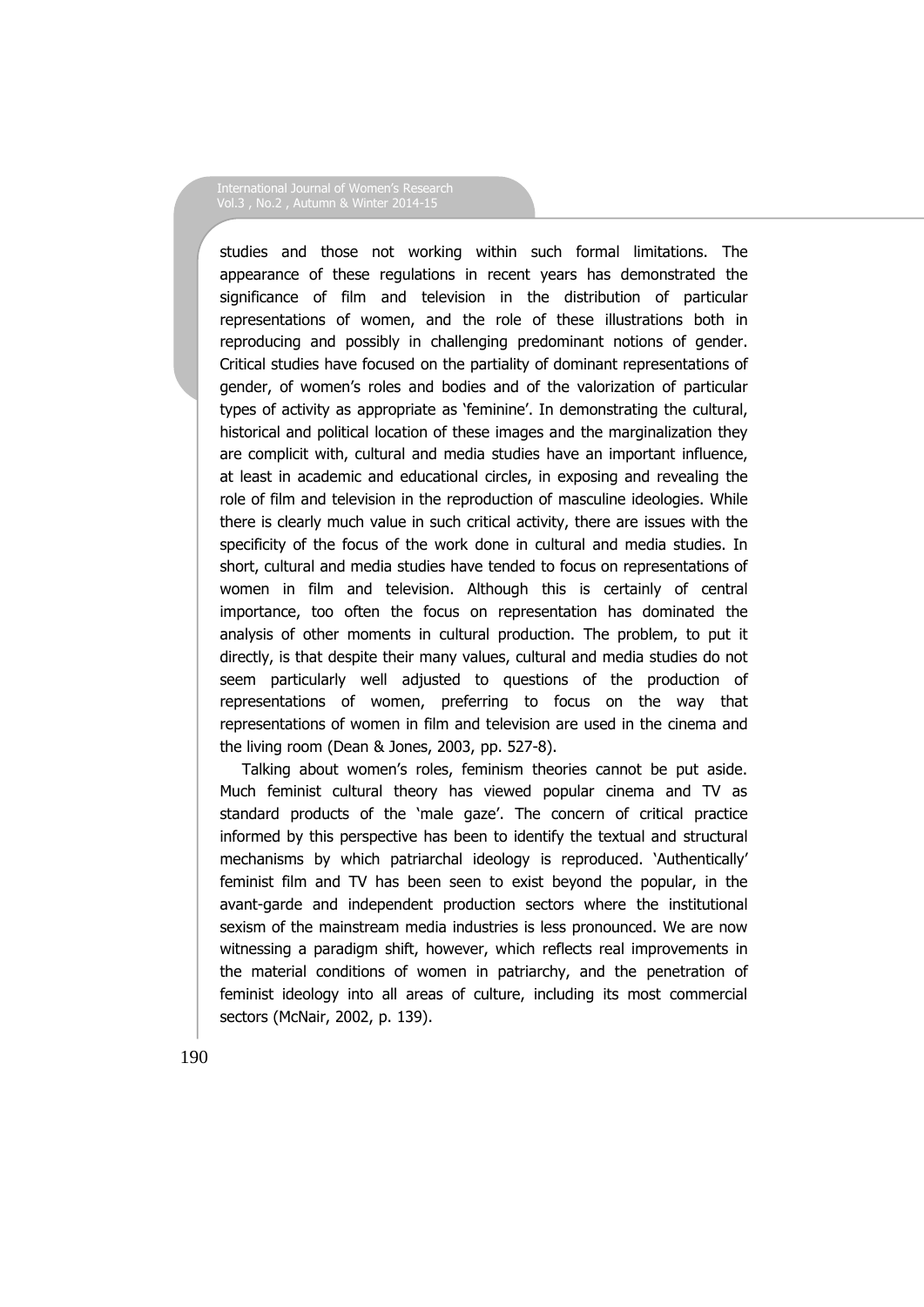According to Kathleen Hall Jamieson (1988), prior to 1990s not only in America's society but all in all women were excluded from being active in their societies. She shows in her history of public speech, women were actively excluded from achieving fame not only because of their informal and social position as private persons, but also because of strong restrictions on their speech (Jamieson, 1988, p. 68). Veronica Pravadelli in her book about the changing role of the women in Hollywood analyses the early 1930s of America, with stories about feminine liberation linked with the 'New Woman', a central figure in the collective imagination at the beginning of the 20th century, who represented the very essence of metropolitan modernity. This is the transitional period of sound cinema, a pre-classical stage still characterized by a remarkable measure of visual dynamism, followed during the second half of the 1930s by a "rational invisible mise-en-scène", whose visual sobriety supports the centrality of logically constructed plots. It is the peak of the classical style, located between the releases of two important movies, It Happened One Night (F. Capra, 1934) and Stagecoach (J. Ford, 1939), both masterfully interpreting the principle of narrative linearity into images, thanks to their 'diegesis' about journeys. Following the changes happened in the identities of the Americans after 1930s, new identity definitions had been in process in the forties. Order, rationality – and the confirmation of traditional moral codes – also dominate the social scene of Roosevelt's New Deal; "the New Woman must give up her ambitions", while in the collective imaginary the figure of the "strong man" makes its come back in 'biopics and adventure movies'. Even odd comedies, seemingly presenting a conflict of equals, are in fact driven by the necessity of a final resolution respectful of social norms. While war movies unavoidably dominate the early 1940s, they are also marked by the emergence of two new genres, especially important in the second half of the decade: the noir and the woman's film, with a new connection between social imaginary and techniques of the mise-en-scène, and a subject split between desire and social integration. Alternating and combining textual and contextual analysis, Pravadelli questions the tracks of desire and the conceptualizations of identity staged in these two genres, both formally characterized by the use of flashbacks and the voice over, underlining the centrality  $-$  and the partiality – of a subjective point of view, respectively masculine in the former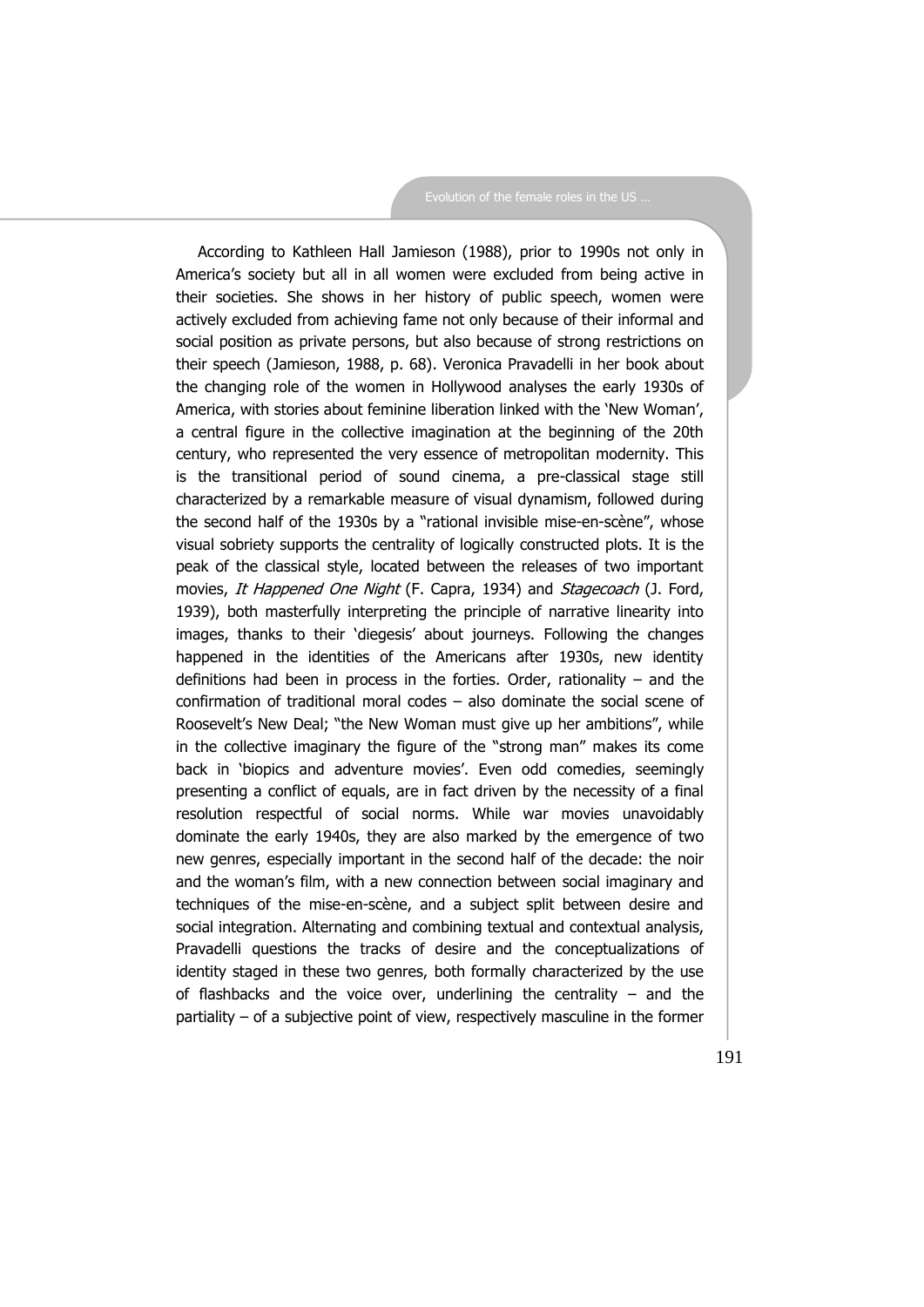and feminine in the latter case. Using innovative devices (such as deep focus) and a psychoanalytic perspective, noirs and woman's films describe characters always in the grip of their unconscious desire; at the same time, more advanced technologies visually underline the new centrality of the human body in the processes of sense production, with the emergence of an 'embodied subjectivity' quite removed from the typical characters of 1930s movies, who were functional to the development of action in the plot (Bono & Buonauro, 2010, pp. 432-3). After World War II, America enters a cold war with Soviet Union and in Hollywood, the focus had been on families and the concept of the nuclear family.

Regarding the different aspects of feminism in cinema, we can say that feminist theorizations of film authorship began with radical political concerns about women's limited presence in (or routine absence from) the maledominated cultural sphere (Grant, 2001, pp. 115-116). In the context of a successful consumer culture and its American dream, family melodramas enlighten the frustrations and disillusions that an imaginary centered on the idealized suburban family can also engender in the subject, torn between personal desire and socially imposed desire. Looked at from this perspective, technological innovations such as Cinemascope and Technicolor open up new modes of visually representing issues about the body and sexuality, in a trajectory that parallels a 'diegesis' which achieves only a fragile, perhaps untruthful resolution: like an irrepressible symptom, style and its excesses disclose what the story hides. They seem to have the purpose of revealing ideology, as a sort of counter-cinema which uses stylistic and expressive codes to call into question the formal project of 'classical' cinema; attraction seems to prevail over narration, and the use of melodrama reveals its 'anticlassical status' (Bono & Buonauro, 2010, p. 433).

In this study, we draw on the theoretical vocabulary established by feminist scholars of gender to contextualize the Hollywood depiction of the change of the role of women in American society. With Butler (1993), we understand gender as a performative reiteration of discursive norms that proceeds and shape the gendered subject. As Teresa de Lauretis (1987, 5) has first emphasized, modern mass media  $-$  and especially film  $-$  have a central significance for the construction of gender ideals, because "the construction of gender is both the product and the process of its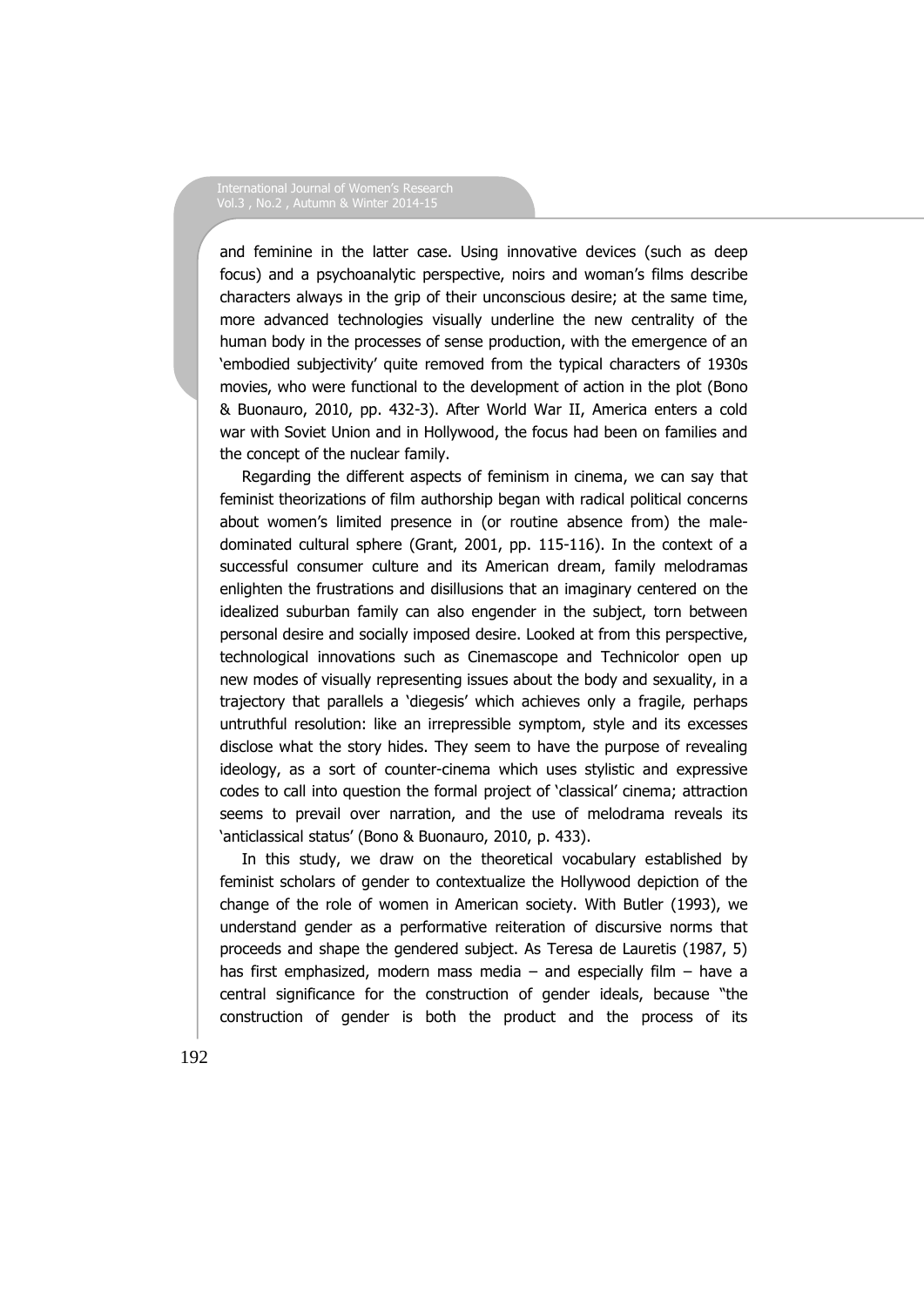representation". As Connell and James W. Messerschmidt have recently reminded us, "hegemony works in part through the production of exemplars of masculinity …, symbols that have authority despite the fact that most men and boys do not fully live up to them" (Messerschmidt & Connell, 2005, p. 846).

#### **Women in American society**

Women were actively excluded from achieving fame not only because of their informal and social position as private persons, but also because of vigorous restrictions on their speech. Jamieson goes through a variety of material and discursive means that were used to silence women: ducking stools, gagging and the gossip's bridle were all physical measures exercised in public to enforce women's silence: "Long after ducking stools and gossip bridles had become curiosities in museums, the silence they enforced and the warnings they imposed continued to haunt women" (Zoonen, 2008, p. 290).

When discussing American society, it should also be added that in the years following the war, the average age for marriage fell to 20. By 1951, one in three women married by age 19, and by 1958, more women married between the ages of 15 and 19 than at any other age category (Riley, 1986, p. 122). The idealized family form of the mid-20th century – a household with a biological father and stay-at-home-mother – was itself an incongruity. Prior to that time, many recombinant families formed due to the death of a parent. Following World War II, the vast expansion of suburbs coupled with GI Bill benefits (predominantly available only to white men) made housing very affordable. Many of these men had financial opportunities their parents didn't (and their grandchildren wouldn't). The economic boom meant wages were high enough for a single earner, even a working-class worker, to support a household.

This changed in the 1970s with the rise in inflation. Workers' real wages started to decline, making a second income more of a necessity. Women's labor force participation had been rising throughout the 20th century, but between 1970 and 1990 jumped from 43% to 58% and continued to creep up through the 1990s. Divorce rates also increased significantly between 1970 and 1980, from 3.5 divorces per thousand to 5.2 per thousand. Remaining in an unhappy marriage was all but a given for women until they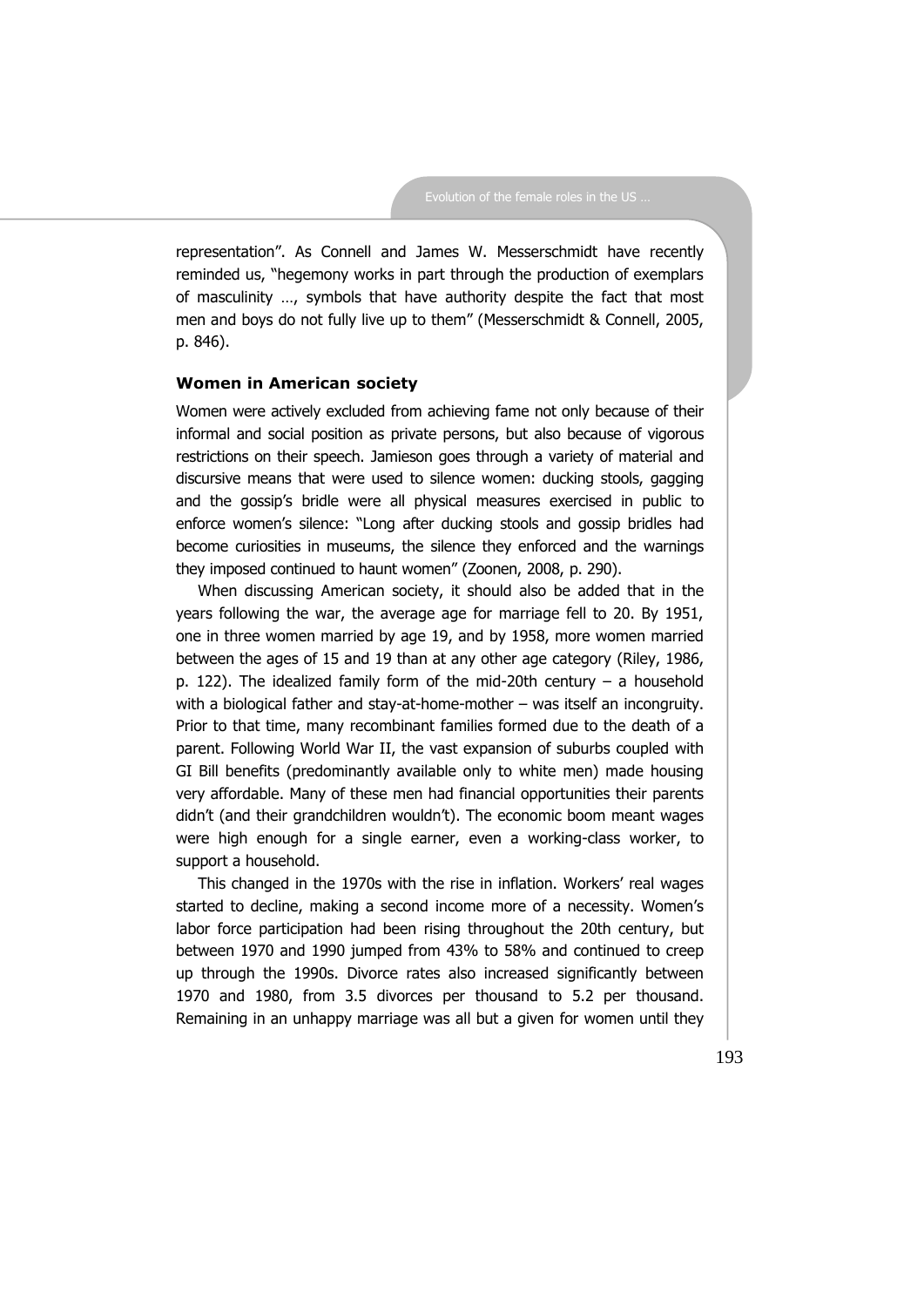had more opportunities to support themselves. Most women had difficulty obtaining credit in their own name until 1975, when creditors no longer required a male cosigner. In 1970, women earned approximately 60 cents for every dollar men earned (Sternheimer, 2008, p. 47).

Many events that took place in the 20th century advanced women's participation in all aspects of society. In 1920, American women won the right to vote, and the *Equal Pay Act* of 1963 banished separate pay scales for men and women in the same jobs. The Civil Rights Act of 1964 illegitimatized discrimination on the basis of sex (as well as race, color, religion, and national origin) and banned discrimination in hiring, salary, and promotion, to open up male dominated jobs to women (De Pater, Judge & Scott, 2014, p. 407).

Since the 1970s, men's real wages have declined, making marriage less economically possible for many. While more upper-income women choose to become single mothers, as some celebrities have, the vast majority of mothers who never marry are low earners. Of course, women of all income levels sometimes become single mothers by chance, not choice (Sternheimer, 2008, p. 46). Acceptance of divorce became more common in American culture following the legal changes after 1975, changes that are often depicted within popular culture (Sternheimer, 2008, p. 47).

## **Women in Hollywood**

According to the justification of indicating prior researches, women learn gender-appropriate behaviors from movies identify with female characters and develop "parasocial relationships" with female characters to construct meanings about themselves (Dozier & Lauzen, 1999, p. 357). During late 1930s, vanishing of women in the movies has a political aspect. It allows the public to accept violence because it is represented as unbelievable; the woman always returns. This act of political vanishing is, for example, exposed by Hitchcock's use of self-conscious editing techniques in The Lady Vanishes (Bell-Williams, 2007, pp. 114-115).

During 1950s, in an era of civil rights movements, decolonization and race rebellion, Hollywood's vision of female sexual desirability was a gleaming white icon (Handyside, 2012, p. 292). Of course on the other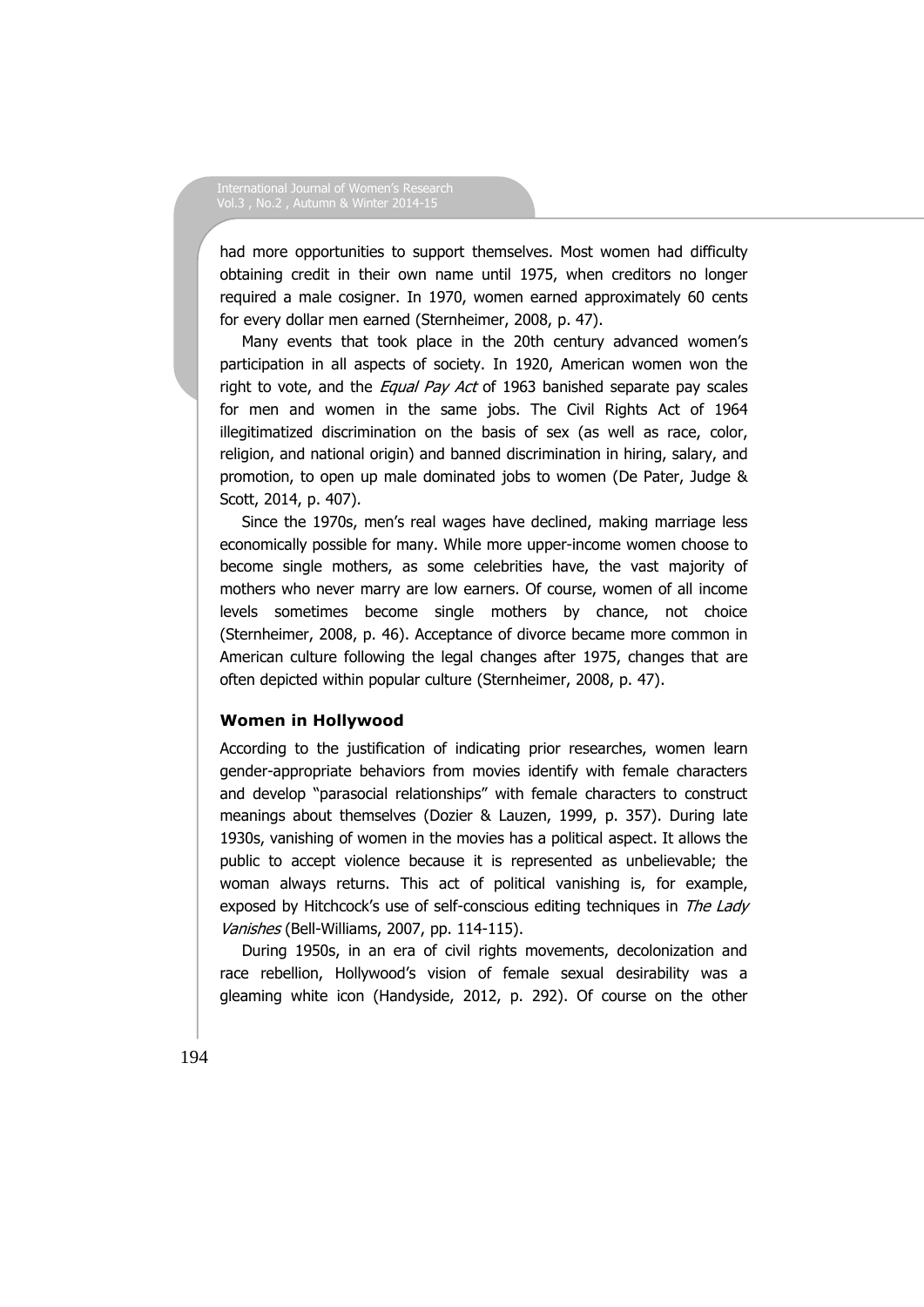hand, there was a unique form of sexual deviance in the "mutual rescuing" among heroines of the early 1950s (Robinson, 2004, p. 42).

A growing body of research indicates that women working in behind-the scenes community in the movie industries had influence on the on-screen portrayals of female characters. Since prior to the seventies, there were not many women working in behind-the-scene positions especially in the film industries, therefore it seems obvious why they did not have a dominant role in the movies (Dozier & Lauzen, 1999, p. 358).

Statistical evidence published in the mid-1980s, documenting systematic barriers faced by women and writers of color, provided the motivation for constituencies within the Writers Guild of America (WGA) and civil rights groups to dismantle discrimination in Hollywood. Yet the most recent statistics show little improvement for women and writers of color, and a rapidly declining situation for these discriminated groups in the biggest movie industry in the world. Furthermore, they mention in the clubby, a male-dominated world of executives, that male writers are insiders. As a result, they are better known and are often perceived as better risks than equally successful female writers. In the United States, writing is one of the few professions where women have achieved equality with men, at least in terms of participation. By 1990, women accounted for 50% of authors, 50% of technical writers, and 51% of editors and reporters, according to census statistics. Factors favoring women's participation seem to be present in Hollywood as well (Bielby & Bielby, 2002, pp. 21-26).

Prior to 1980s, men were more likely than women to get long-term development deals and multiple project commitments. Pro-male bias in the industry generates a pattern of increasing advantage whereby women fall further behind than their male counterparts during the course of a career (Bielby & Bielby, 2002, p. 27). On the other hand, the image of women in the cinema has been an image created by men. The emergent women's cinema has begun the transformation of that image. These notes explore ideas and strategies developed in women's films (Johnston, 1973, pp. 24-31).

Feminism has been linked to women's violence in U.S. media for decades. The most recent upturn for both began in the early 1970s, with the rise of "heroines of Blaxploitation" and horror films, and the 1972 appearance of "Wonder Woman" on the first cover of Ms. The trend accelerated in the early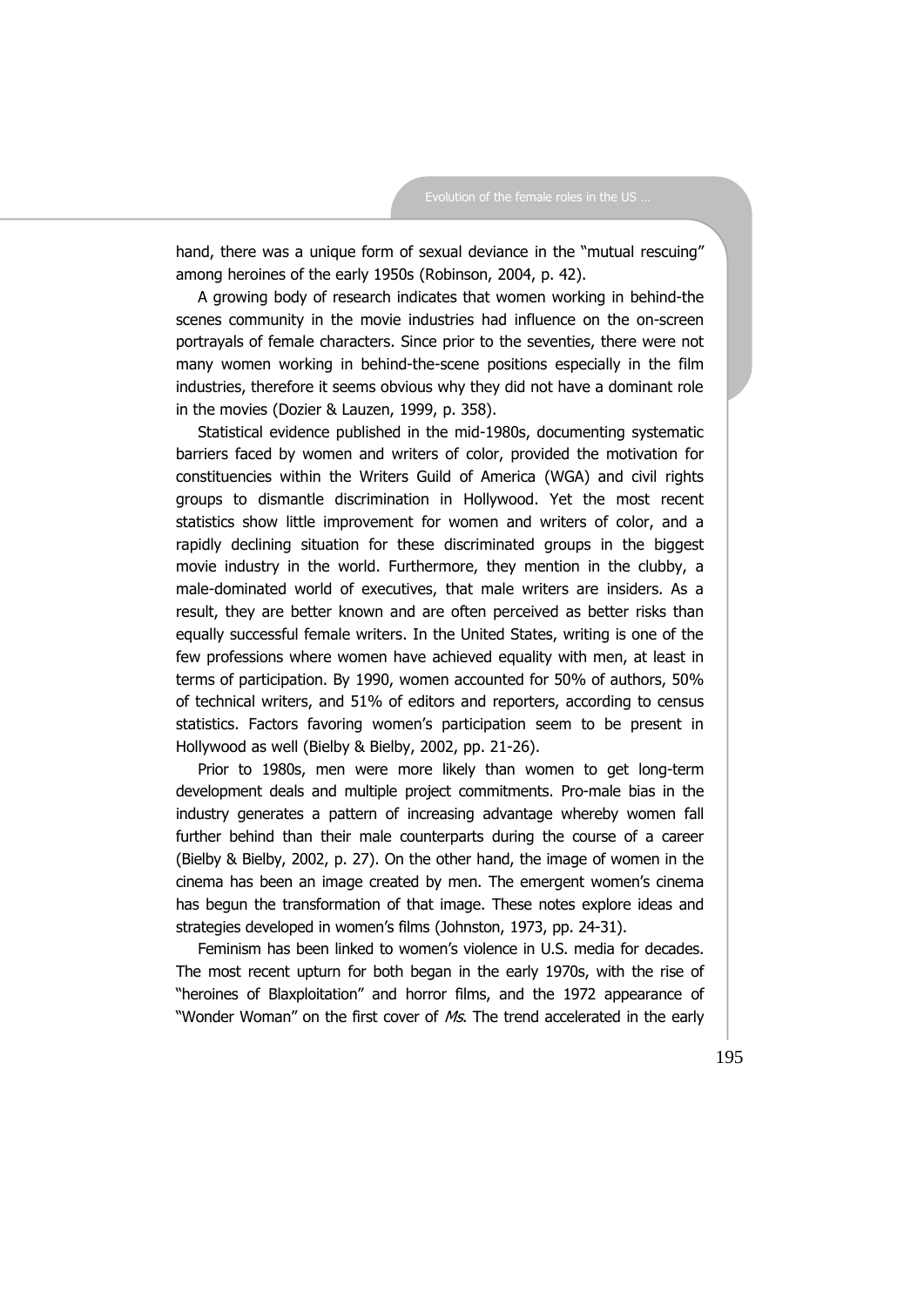1990s, when the release of *Thelma and Louise* created a minor furor over depictions of women's defiance (King, 2006, p. 422).

## **Hollywood of 70's and 80's, the era's significance**

During 1970s, the films of the period constitute a dialogue or debate about the nature and the prospects of American society. On the other hand, one of the most controversial ideas of the 1970s was feminism: the idea that women were discriminated against in both Western and non-Western societies and that gender roles needed to be first analyzed and then reshaped by social and political processes. Feminism was an important force in the arts, in the universities, in the workplace, in the political arena. Surprisingly, little of this debate found its way to the Hollywood film industry. Most of the key films of the early 1970s, whether radical or conservative, are overwhelmingly about the problems of men (consider *Easy* Rider, Midnight Cowboy, The Godfather, The French Connection, Dirty Harry, Jaws). Although at the end of the decade, we see both strongly feminist and strongly anti-feminist films. But there is no great feminist director and no great feminist masterpiece in the American film industry of the 1970s. Hollywood seems to have resisted this strand of social change (Lev, 2000, p. xi, 142). In fact, the social feminism in American society did not find its way through Hollywood until the late seventies and early eighties.

The 1980s significantly transformed the nation's political culture, as it did the Hollywood industry and its products. Today, the United States is an extremely conservative nation, and the turn toward right-wing policies began in the eighties with the administration of Ronald Reagan. Today, Hollywood filmmaking is affected by out-of-control production costs with no ceiling in sight, and these mounting costs, and the industry's turn toward the global film market for its blockbusters, have their origins in the 1980s (Prince, 2007, p. 1).

As it was asserted, prior to this era, there was a vivid gender and racial discrimination in Hollywood movies. Whiteness has multiple connotations: the white race, figured as the most civilized and advanced of all races; white goods, the products filling the suburban homes of the 1950s US (and France); and cleanliness, both in the white color of detergent and washing powder, and in its metaphorical connotations of sexual purity and virginity.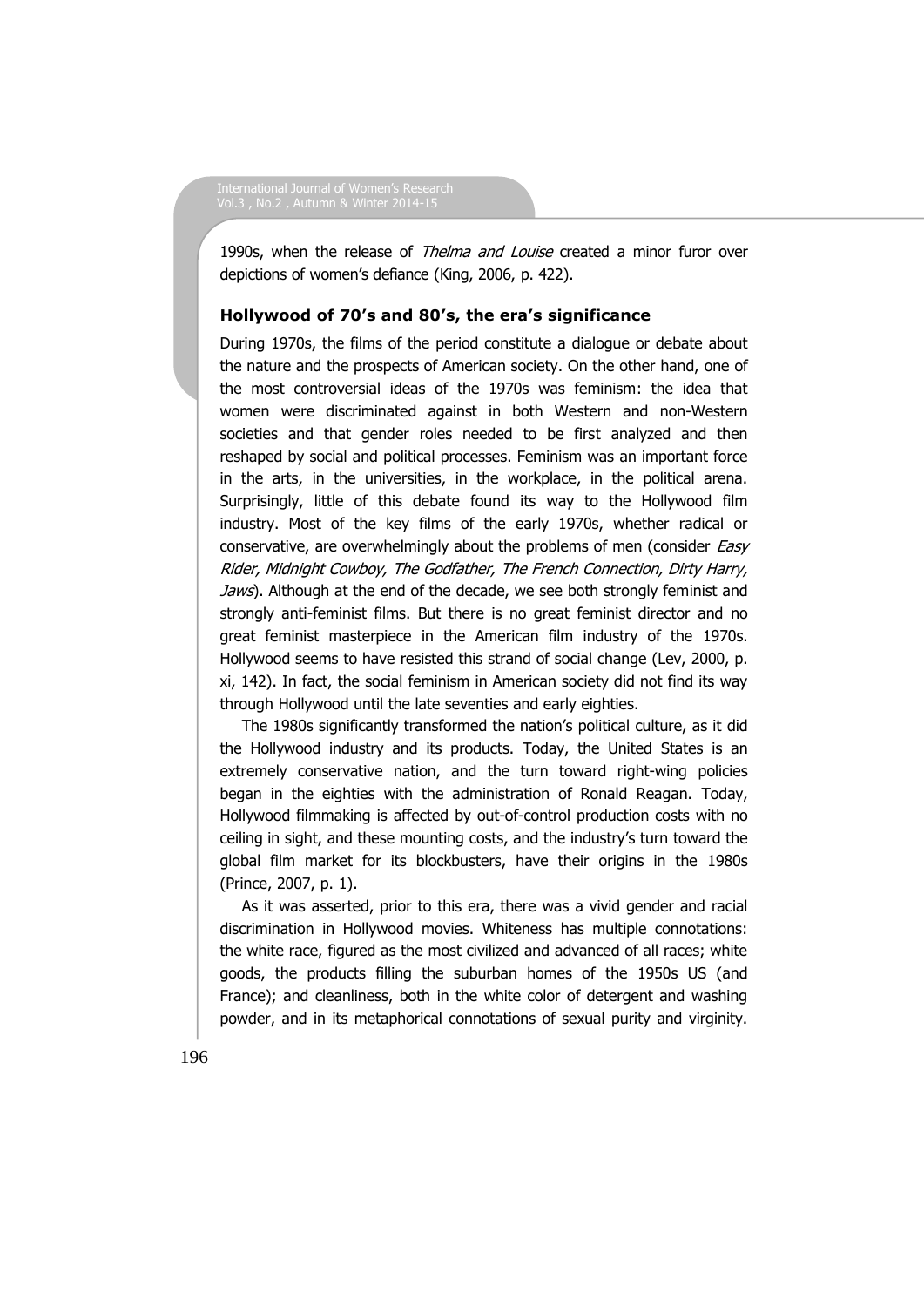White women were presented as the most desirable of all women, and blondes– 'the most white' – as the most desirable of all (Handyside, 2012, p. 292).

Various quantitative studies have found that women comprise approximately 25% to 36% of all characters in movies. In a sample of 100 top grossing movies from 1940s through 1980s, it has been found that only 36% of all characters were women. Actually according to various researches conducted for that era, female characters accounted 25% of all characters in a sample of movies from 1946 to 1955, 26% of characters in the movies of 1956 to 1965, and from 1966 to 1975 they have played only 28% of all movie characters (Dozier & Lauzen, 1999, p. 359).

### **Change in the female's roles**

Research on different feminisms focused on changing the structure of patriarchal societies in order to end the repression of women and other minorities, which in the 1970s experienced a theoretical transformation into film studies (Chaudhiri, 2006, pp. 1-2). In this context, the accomplishments of feminist film theorists were of great importance. But what seems to have been overlooked by both the British and the American traditions of feminist film critiques were the 'real' women (Dhaenens, Van Bauwel & Bil, 2008, p. 337). In fact, 1970s were not a particularly good decade for women, at least off-screen. They were still doing most of the housework and childcare, and those who held jobs earned an average of 41% less than their male counterparts. Onscreen, however, certain films reflected the strides women had made in the previous decade. This is while the most popular films conventionally appealed to the fifteen- to twenty-five-year-old white male demographic, and well-known directors released significant films that did not particularly stand out for their portrayal of independent women (Rapf, 2007, p. 24). From here on by using the mentioned theories, we are going to examine the Hollywood produced movies which highlight the role of women through society.

### *Coal Miner's Daughter***; Depicting a woman's independence**

In *Coal Miner's Daughter* "no matter what kind of music they sang, the country female vocalists were often tough-minded and independent business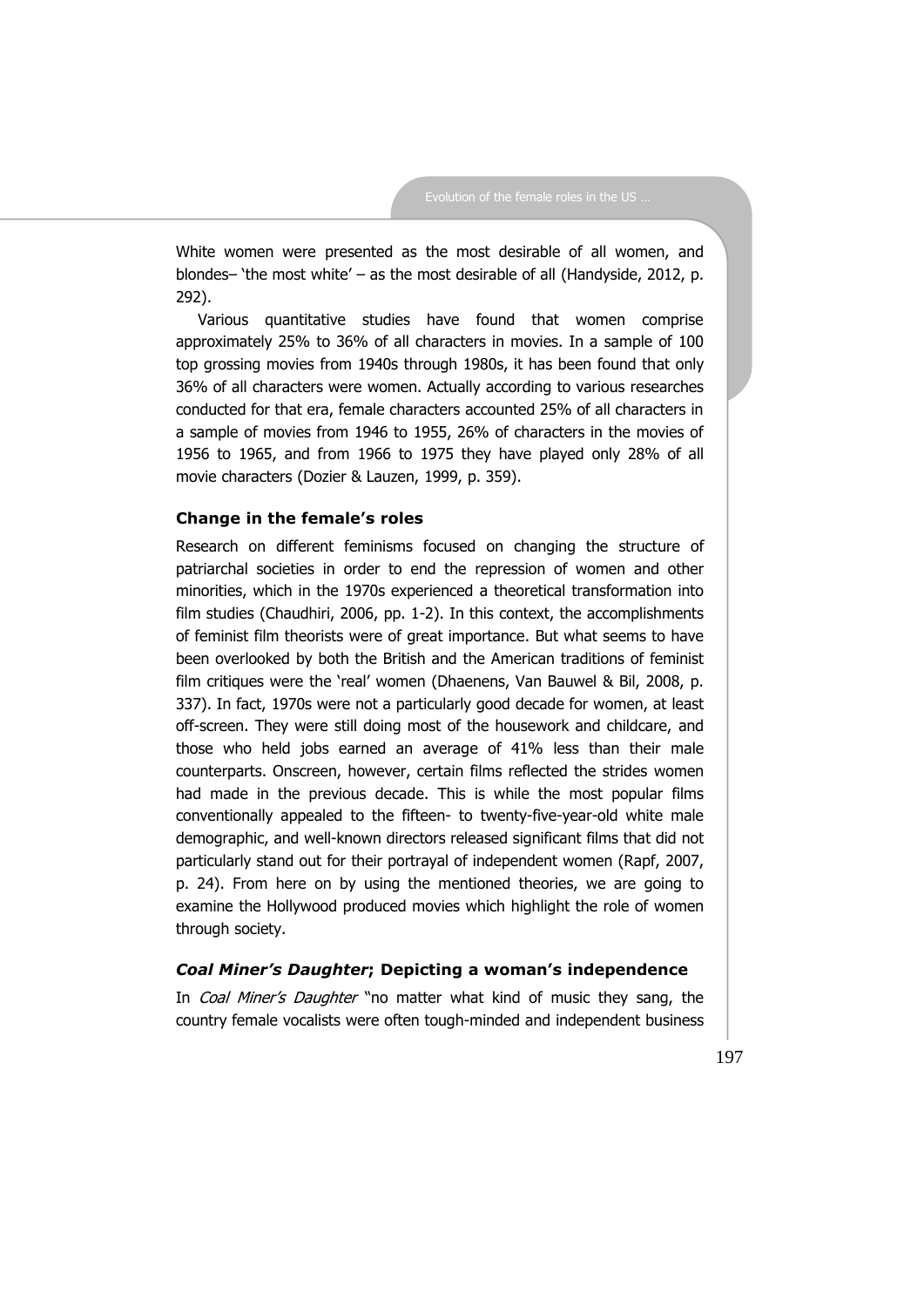women. These female characters were all strong role models who warmed feminist hearts". In *Coal Miner's Daughter*, Loretta Lynn (starring Sissy Spacek) grows from a timid girl in a poor Kentucky coal mining family who at the age of thirteen marries an oppressing man, soon becomes an overworked teenage mother, and eventually ends up a strong, self-assured country music star. For this to happen, her husband, Doolittle 'Mooney' Lynn – also known as 'Doo' – (starring Tommy Lee Jones), must learn to nurture their children and Loretta must learn to stand up for herself. At the end, both Doo and Loretta discover that for their marriage to work, compromise is necessary. *Coal Miner's Daughter* is about how a man must change while how a woman changes through the time.

However, the film is about a woman changing, too. When Doo asks Loretta's father for her hand, her father agrees on two conditions: "Don't hit her" and "Don't take her far from home", Doo does both. The moment Loretta commits to singing is the turning point in the film. It happens on a hill, away from people, in a conversation between her and Doo. She is at her father's grave (the couple has returned to Kentucky for his funeral), and Doo comes up in a noisy bulldozer. Loretta's words explicitly define the theme of the film, finding the meaning of home: "Mommy's moving away; Daddy's gone; I ain't gonna have no home." In a two-shot, Doo tries to comfort her: "You got our home." She rejects the solace and Doo walks out of the frame, leaving her alone. We hear the sound of his bulldozer starting up. In the next shot she joins him and what follows is a long take, a tracking shot that lasts a full minute, going over the terrain with the dozer, as Loretta finally commits: "I want to be a singer, Doo, I want it real bad." No journey to success is easy. In an emotional breakdown, when she can't sing in front of a large Nashville audience of her fans, she tells them that things are "moving too fast in my life; they always have" (Rapf, 2007, pp. 24-25).

## *An Unmarried Woman***; A liberal one**

An Unmarried Woman (1978), directed by Paul Mazursky, is the first star vehicle for Jill Clayburgh. It is also one of the first Hollywood films to represent feminist-influenced attitudes toward love, sex, marriage, work, women's friendships, and so on. Clayburgh plays Erica Benton, an upper middle-class wife and mother living in Manhattan, whose husband, Martin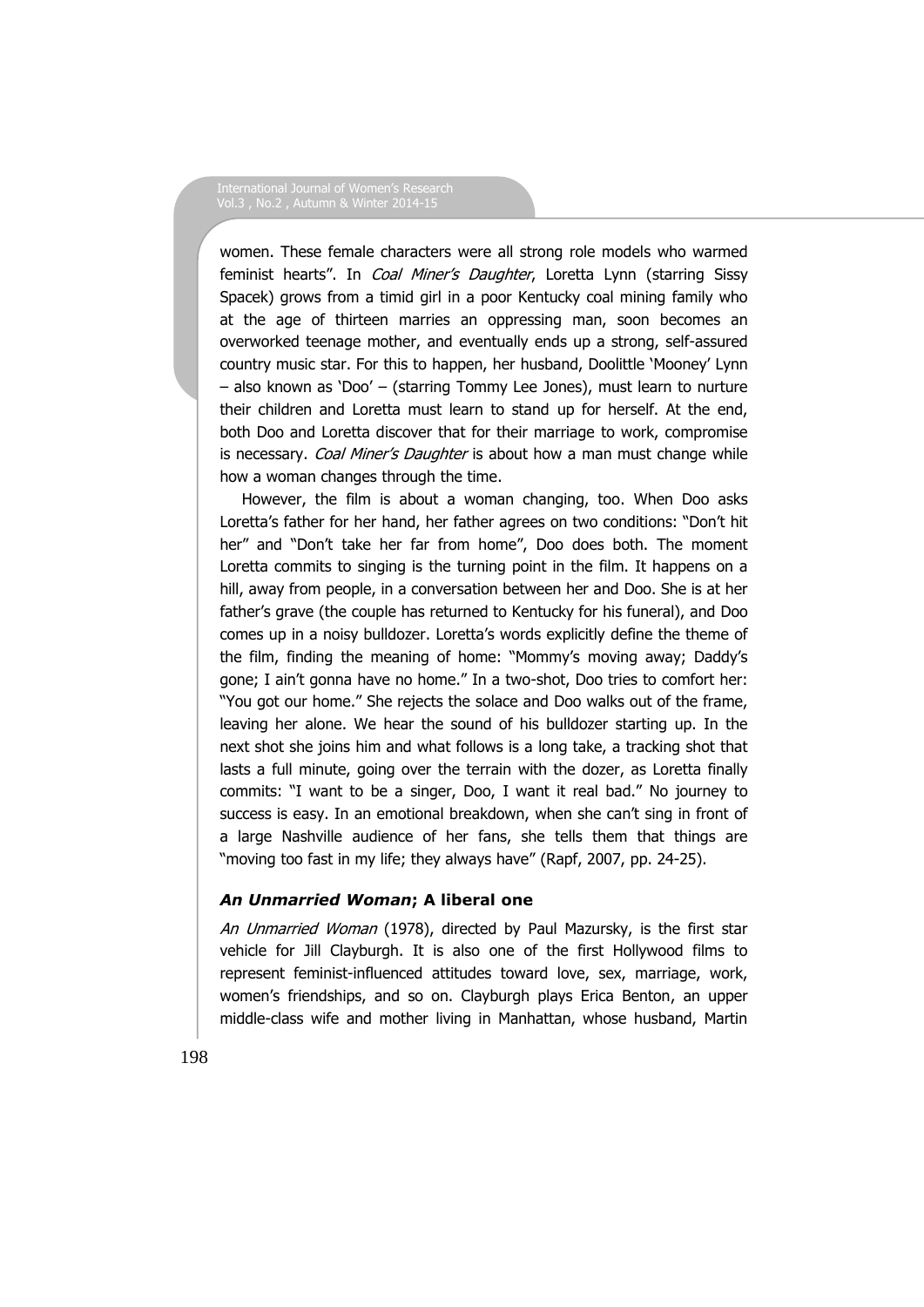(Michael Murphy), confesses he is in love with a younger woman. Martin moves out, so Erica and her fifteen-year-old daughter, Pattie, are on their own. After a great deal of pain and stress, Erica begins to find her way as an 'unmarried woman'. She meets Saul (Alan Bates), a painter, at the gallery where she works and starts an affair with him. Saul is a wonderful man, yet Erica refuses to spend the summer in Vermont with him. She clings to her independence. An Unmarried Woman is a film stressing performances and visuals, not plot. For example, Erica is always doing something. She jogs, ice skates, mimics a ballerina; she walks, takes a cab, goes to lunch, to dinner, to parties; she works, sees a therapist, spends time with friends, and spends time with her kid. Even in the rockiest times, she keeps active and accomplishes a lot. Thus, by the accretion of small details, we get a positive sense of this character. Writer-director Mazursky here shows how a feminist idea can enter into and be softened by middle-class customs (Lev, 2000, pp. 146-147). In this movie the female character is a previously sheltered woman who responds to changed circumstances with surprising strength. Slender, energetic, articulate, she is deeply hurt but not destroyed by her husband's infidelity.

#### *Nine to Five*

Nine to Five, from a story by Patricia Resnick, takes 'female resistance to male supremacy' to a farcical extreme. With the Equal Rights Amendment being such a hot issue, Nine to Five was timely. It was released in December, after Reagan's election, and it advocated many of the employment reforms that had been campaign topics, such as flex time and job sharing programs, day care in the workplace, and equal opportunity and pay not only for women but for other minorities as well, including the handicapped. In her review of the film, Pauline Kael called it "a slickpackage movie as a vehicle for progressive ideas" (Rapf, 2007, p. 33).

# *Atlantic City*

The leading actress in this film is not only strong; she is that rare woman onscreen who is not even 'looking for love' and who remains independent of a male (or even a female) companion at the end as she heads off for Monte Carlo. The changing face of Atlantic City is the dominant metaphor in this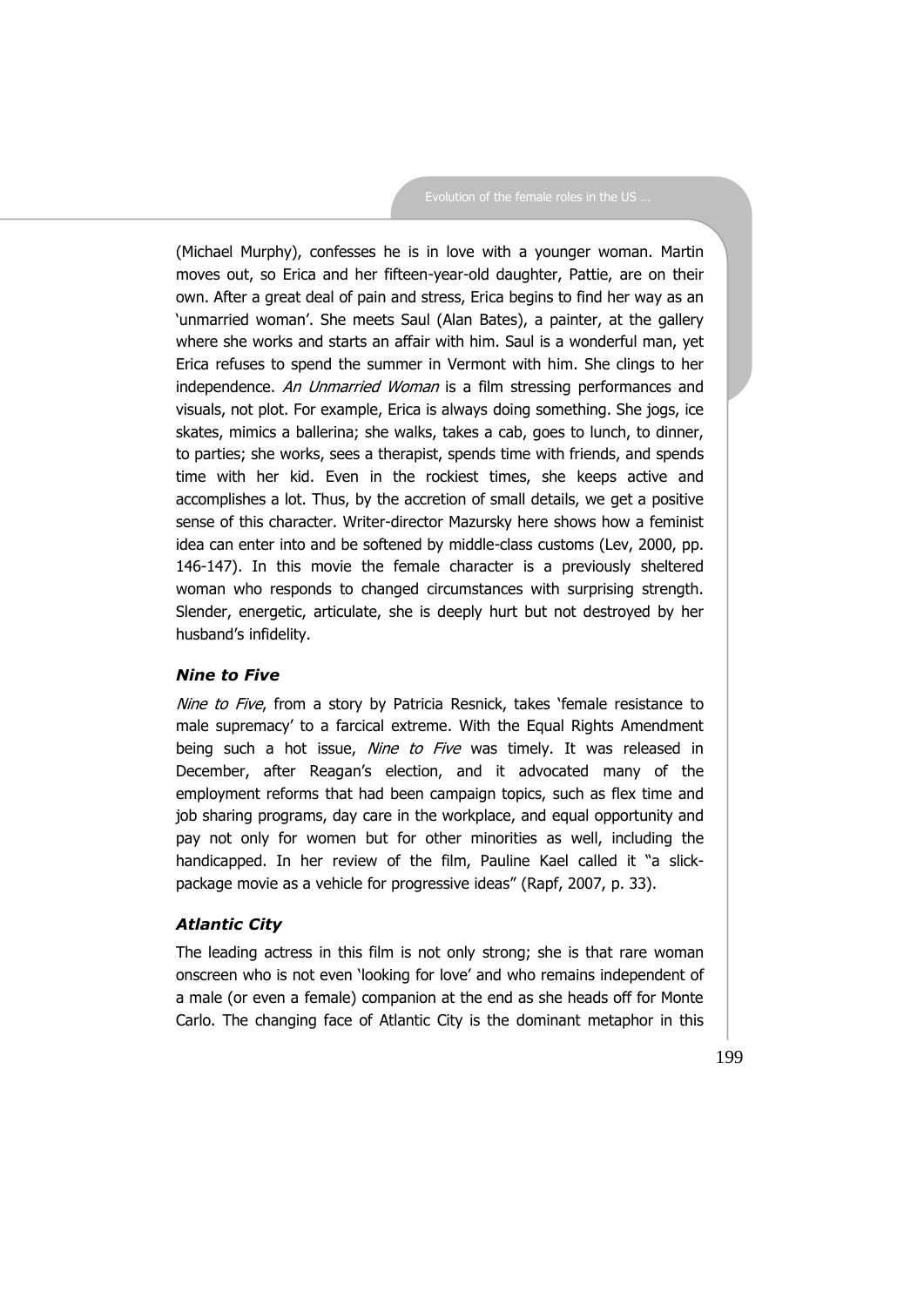film, with its wrecking balls of destruction and its promise of new construction, its nostalgia for the past and its uncertainty about the future, and ultimately, the unpredictable hand of luck pulling many of the strings. The other side of this metaphor can be taken for granted for the role of the women in this film.

## *Private Benjamin***: Women are not 'Stupid'**

The women in films are gaining power onscreen and this film is a good example. The movie begins with a wedding and ends with an un-wedding; the journey in between is one of self-discovery – women's discovery of themselves. After the initial happenings of the movie, the female character enters the army. From this point on, Judy becomes successful in boot camp and her integration into the female community of the army transforms her into a new woman. Private Benjamin may be "cuckoo," but the idea of "a reverse Cinderella" is what the new woman in the films of these years is all about. She refuses to be a servant, to be a victim, or to be patronized. She may want "to have it all" (Rapf, 2007, pp. 38-41).

## **Women in a new social world:** *The Witches of Eastwick and Kramer vs. Kramer*

It's not hard to come up with examples of Hollywood celebrities whose children were born or adopted outside marriages. Until the 1968 U.S. Supreme Court ruling in Levy v. Louisiana, "illegitimate" births could have serious legal and economic consequences. Mothers could lose custody of children born outside of marriage and courts rarely held fathers economically responsible. Once parents and children gained custodial and financial protections, however, illegitimacy lost its legal status. These are the stories dominant in some of the interesting movies of the two decades of seventies and eighties.

Today in the United States, approximately one in three births are to unmarried parents. After 1980s, the births to unmarried mothers rose slightly specially for unmarried women over 20. Notably, the number of babies born to unmarried women over 40 more than doubled during that time, although the vast majority of unmarried mothers are in their 20s and 30s (Sternheimer, 2008, p. 46). While Kramer vs. Kramer (1979) shows that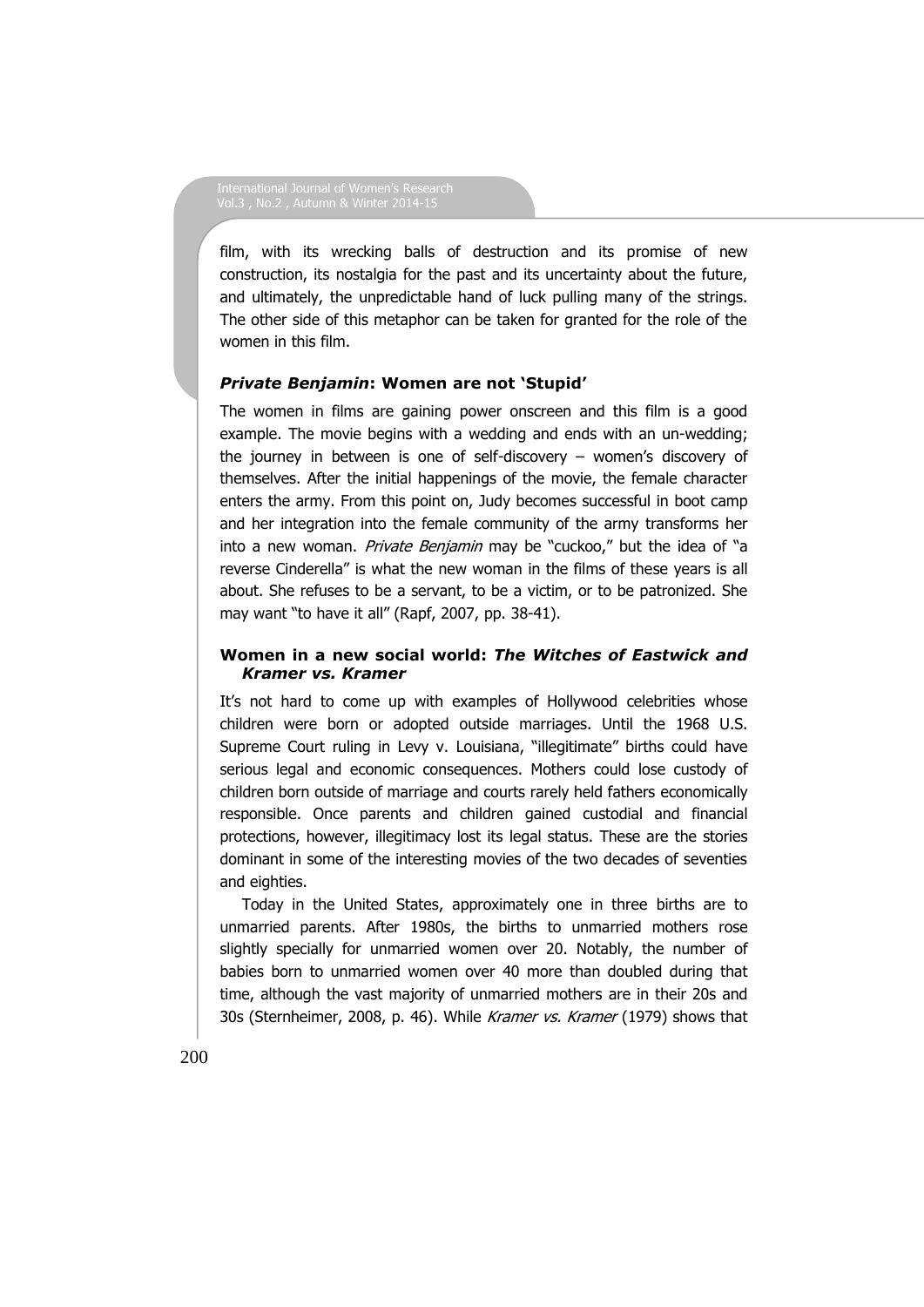males can be caring people, can emerge from their masculine carapaces and learn to love, but all in all and from a feministic perspective, it is a show for women's freedom and change of their role from a simple housewife to a more liberal being in the society. On the other hand, in The Witches of Eastwick (1987), Hollywood shows the females' liberty and freedom of choices. In this movie, three women who are each other's close friend, fall in love with the same man, but at the end they reject the man from their privacy even though they have given birth to the man's baby boys.

## **Conclusion**

The eighties was a decade of tremendous change that gave the Hollywood industry and American films its modern shape and form. As the decade ended, the film industry had successfully assimilated the new ancillary markets of home video and cable television and had itself been assimilated into the global communications industry. In the process, the women in American society found a new identity or better to say sound their real identity.

Up to 1980s in America, women were actively excluded from achieving fame not only because of their informal and social position as private persons, but also because of strong restrictions on their speech. During the late 1970s and especially early 1980s, while feminism had already had practical effects on America's society, we can see its representation in the Hollywood movies of that era. As we examined and discussed the above movies, the female characters are intelligent and therefore, freethinking and potentially independent; although they are also vulnerable and unsure of themselves in the new environment brought on by feminism. As a whole, it can be concluded that the Hollywood of 1975 to 1985 has depicted women as female resistance to male supremacy as can be seen in the movie *nine to* five, and also women's journey of self-discovery as in *private Benjamin*, in which they want to prove themselves not as stupid beings, and finally portraying women who do not need men. Furthermore, showing women who can think in a liberal way like the woman in Kramer vs. Kramer and also act freely as in *The Witches of Eastwick*. There is also an open stage for further analysis on the change of American women's roles in other decades as well as the change in the portrayals of ethnic women in movies.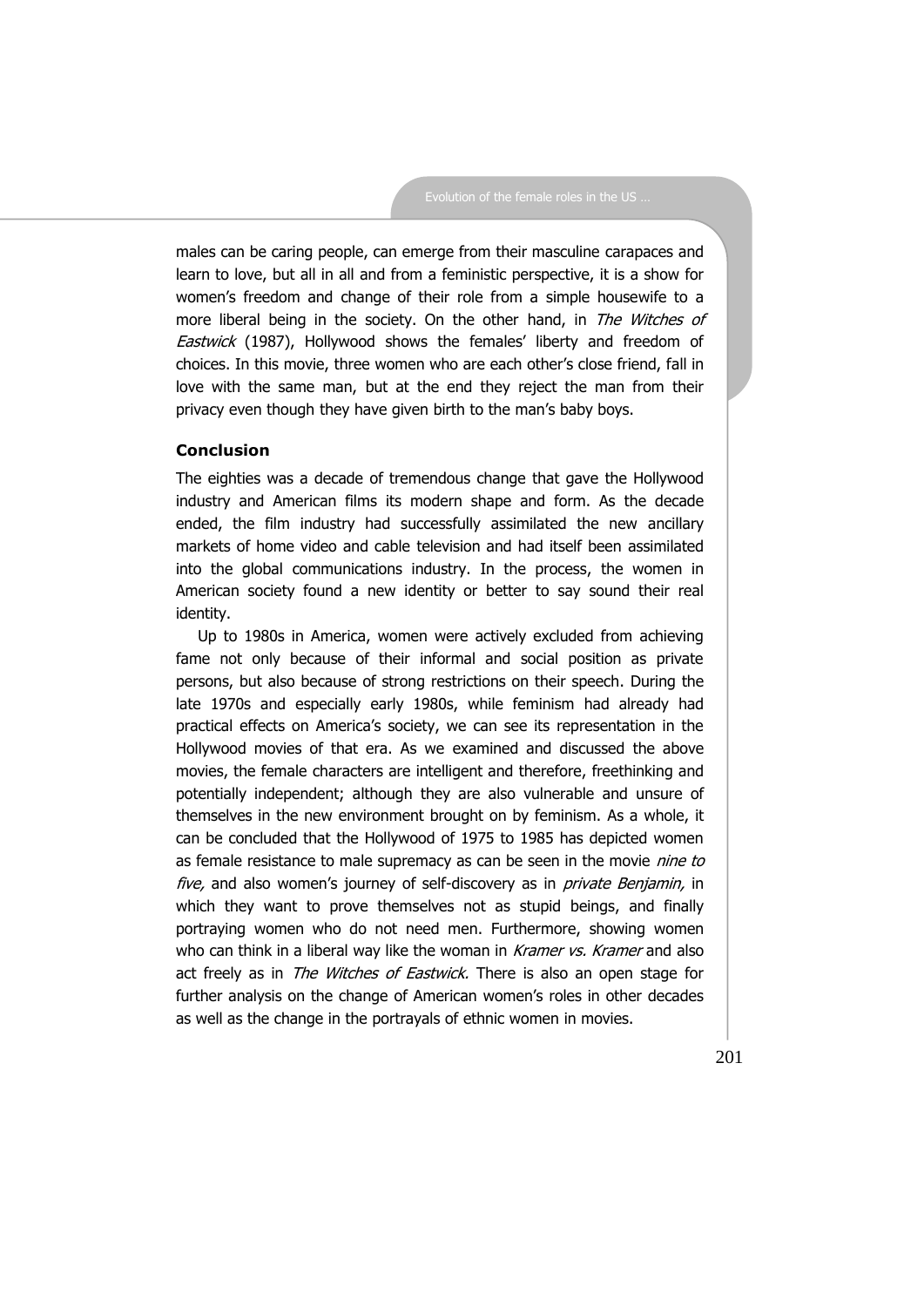#### **References**

- Andersen, P.D. (2014, November 27). The Hollywood Beach Party Genre and the Exotification of Youthful White Masculinity in Early 1960s America. Men and Masculinities, 1-25.
- Beckman, K. (2003). *Vanishing Women: Magic, Film and Feminism*, Durham: Duke University Press.
- Bell-Williams, M. (2007). Book Review: Vanishing Women: Magic, Film and Feminism. Feminist Theory, 8(1), 114-115.
- Bielby, D.D. & Bielby, W. (2002, Fall/Winter ). Hollywood Dreams, Harsh Realities: Writing for Film and Television. Contexts(1), 21-29.
- Bono, P. & Buonauro, A. (2010). Book Review: Cinema and gender studies: society, identity and styles of representation in the golden age of hollywood. European Journal of Women's Studies, 17(4), 431-439.
- Butler, J. (1993). *Bodies that Matter: On the Discursive Limits of "Sex"*. London: Routledge.

Chaudhiri, S. (2006). Feminist film theory. London: Routledge.

- De Pater, I., Judge, T. & Scott, B. (2014). Age, Gender, and Compensation: A Study of Hollywood Movie Stars. Journal of Management Inquiry, 23(4), 407-420.
- Dean, D. & Jones, C. (2003). If Women Actors Were Working... Media, Culture & Society, 25(4), 527-541.
- Dhaenens, F., Van Bauwel, S. & Bil, D. (2008). Slashing the Fiction of Queer Theory: Slash Fiction, Queer Reading, and Transgressing the Boundaries of Screen Studies, Representations, and Audiences. Journal of Communication Inquiry(32), 335-347.
- Dozier, D. & Lauzen, M. (1999, October). The Role of Women on Screen and behind the Scenes in the Television and Film Industries: Review of a Program of Research. Journal of Communication Inquiry, 23(4), 355-373.
- Eliashberg, J., Elbers, A. & Leenders, M. (2006). The motion picture industry: Critical issues in practice, current research, and new research directions. Marketing Science(25), 638-661.
- Grant, C. (2001). Feminist theories of women's film authorship. Feminist Theory, 2(1), 113-130.
- Greenwood, D., Pietromonaco, P. & Long, C. (2008). Young women's attachment style and interpersonal engagement with female TV stars. Journal of Social and Personal Relationships, 25(3), 387-407.
- Handyside, F. (2012). Let's make love: Whiteness, cleanliness and sexuality in the French reception of Marilyn Monroe. European Journal of Cultural Studies(13), 291-307.